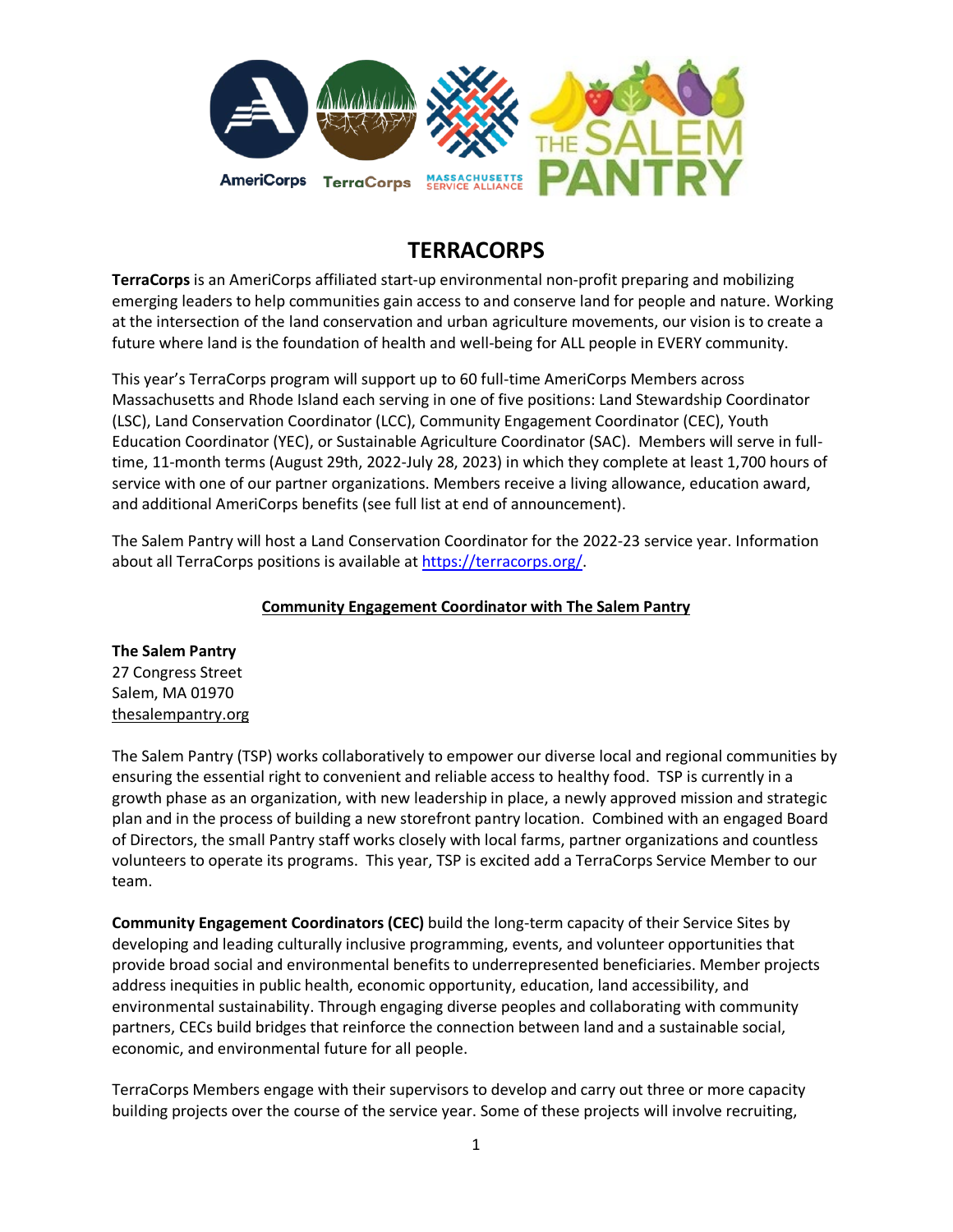training, and/or managing community volunteers. **The Salem Pantry has proposed the following potential project(s) for their Community Engagement Coordinator:**

- 1. Further development of the nutrition component of TSP's Food is Medicine collaboration between local health providers and nutritionist consultants
- 2. Expansion of TSP's local produce access program, building stronger connection with local farming organizations
- 3. Design new outreach engagement strategy in collaboration with local social service organizations

Development of these and other projects will occur during the first two months of service and consider the Member's interests and skills.

### Required AmeriCorps Qualifications

- A US citizen, US national, or Lawful Permanent Resident Alien of the U.S.
- At least 18 years old
- A minimum of a high school diploma or GED
- No more than three previous terms as an AmeriCorps Member
- Pass a criminal history background check, including an FBI check

#### Desired Qualifications

- Strong writing and verbal communication skills
- Able to serve both independently and as a member of a team
- Comfort navigating computer software programs (MS Office, Salesforce, SLACK)
- Training and experience pertinent to the Community Engagement Coordinator position and projects outlined above
- Experience training and/or educating community members and volunteers
- Bilingual in English and Spanish preferred
- Proven capacity to work as part of a multicultural team, including sensitivity and competence in working with individuals and groups of diverse racial, cultural and socioeconomic backgrounds
- Marketing experience or experience developing public information materials

For questions about The Salem Pantry's service positions, contact Robyn Burns (robynburns@thesalempantry.org)

#### **AmeriCorps Member Eligibility Requirements**

All Members are expected to serve full-time, commit to serve for the entire 11-month term, and complete at least 1,700 hours of service, including time spent in trainings and several service days with the full TerraCorps cohort. Weekly service averages 38 hours and commonly includes some night and/or weekend activities.

AmeriCorps programs provide equal opportunities. TerraCorps will recruit and select persons in all positions to ensure a diverse and inclusive climate without regard to race, religion, sex, sexual orientation, age, veteran status, color, political affiliation, creed, national origin, marital status, or any other status as protected by federal, state, and local laws. We encourage applications from individuals with disabilities and will provide reasonable accommodations for interviews and service upon request.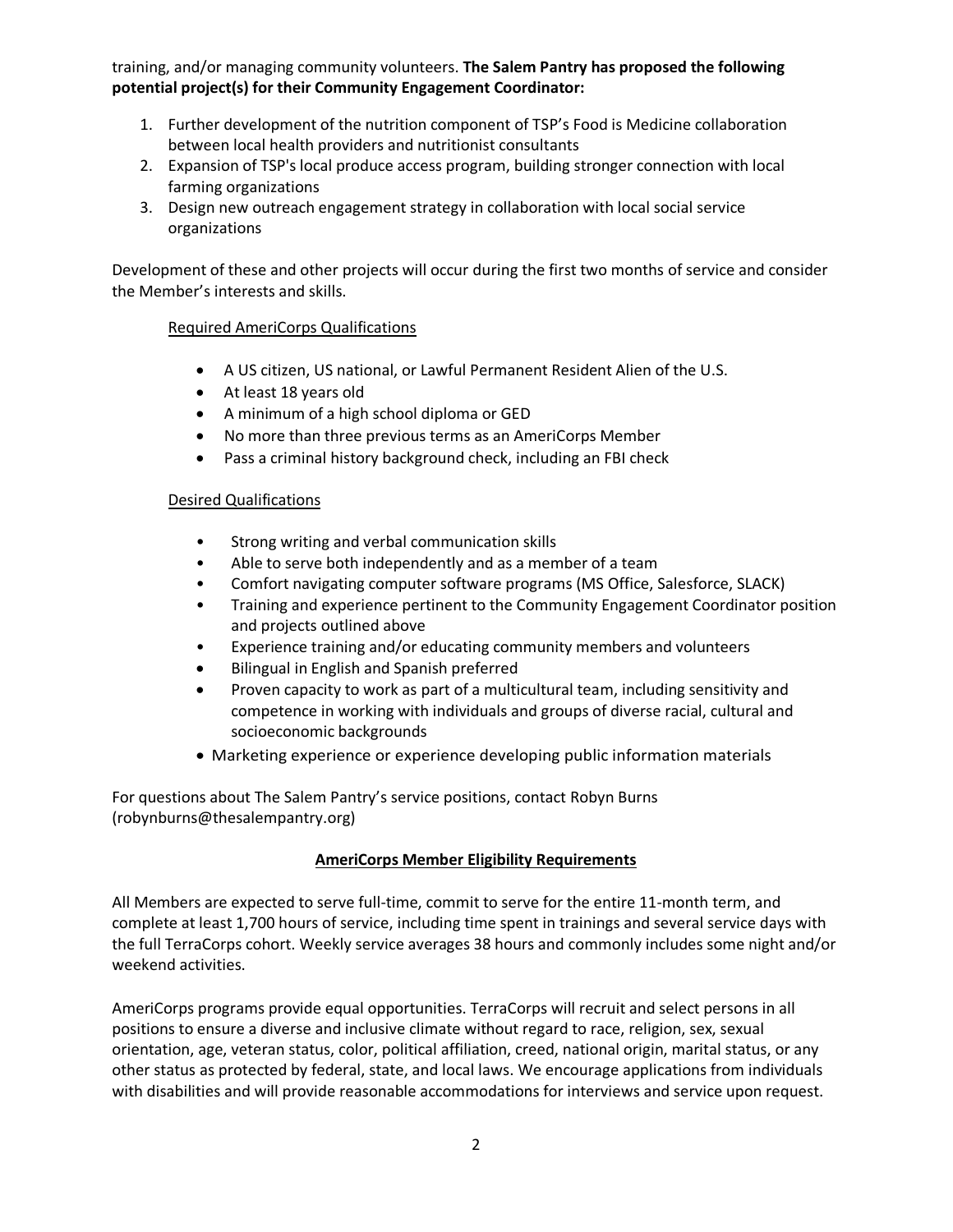- TerraCorps Members will receive a living allowance of up to \$18,500 (pre-tax) over the 11month term of service, which is \$740 (pre-tax) per 25 biweekly pay periods.
- TerraCorps assists Members in obtaining health insurance coverage. Reimbursement of costs may be available.
- Childcare assistance may be provided in cases of financial need.
- Upon successful completion of a term of service, AmeriCorps Members receive a taxable \$6,495 education award that can be used for future education or to pay off existing school loans. See <http://www.americorps.gov/members-volunteers/segal-americorps-education-award> for info and restrictions.
- TerraCorps Members are eligible for forbearance of most federally-guaranteed student loans, as well as payment of interest accrued during service.
- TerraCorps Members will receive mentorship, training, and career development opportunities while serving directly with community-based nonprofits.
- TerraCorps Members experience the personal rewards of national service and community engagement.

**Note:** TerraCorps Members are responsible for their own housing and must have access to reliable transportation.

# **How to Apply**

To apply for this position and to learn more about other TerraCorps Member opportunities, please visit the following page on the TerraCorps website at [https://terracorps.org/member-position-listing/.](https://terracorps.org/member-position-listing/)

**Note:** A complete Member application includes a resume and two professional or academic references that you will upload as part of your application.

Member applications will be collected by TerraCorps and shared with Service Sites**. Do not send applications directly to a Service Site.**

We strongly encourage interested individuals to apply as soon as possible once applications are posted in May 2022**.** Position offers and acceptances will be made on a rolling basis. The program aims to fill all positions by mid-July, but Service Sites will continue interviews as needed until all positions are filled. For questions about TerraCorps please email [spollock@terracorps.org.](mailto:spollock@terracorps.org)

## **Additional Information About this Program**

**TerraCorps** Seeks to create change by achieving a broader, more authentic engagement of the diverse peoples living in our communities. When we do this, resources will grow, access to land will increase, the pace of land conservation will accelerate, and whole communities will achieve more resilient futures. To learn more about TerraCorps, visit[: https://terracorps.org/.](https://terracorps.org/)

**AmeriCorps** engages more than 75,000 people in intensive service each year through more than 15,000 nonprofits, schools, public agencies, and community and faith-based groups across the country. AmeriCorps Members help communities tackle pressing problems and, also leverage their service by mobilizing volunteers to help address community needs for environmental stewardship, health, education, economic opportunity, disaster services, and support to veterans and military families. To learn more about AmeriCorps, visit [americorps.gov.](http://www.americorps.gov/)